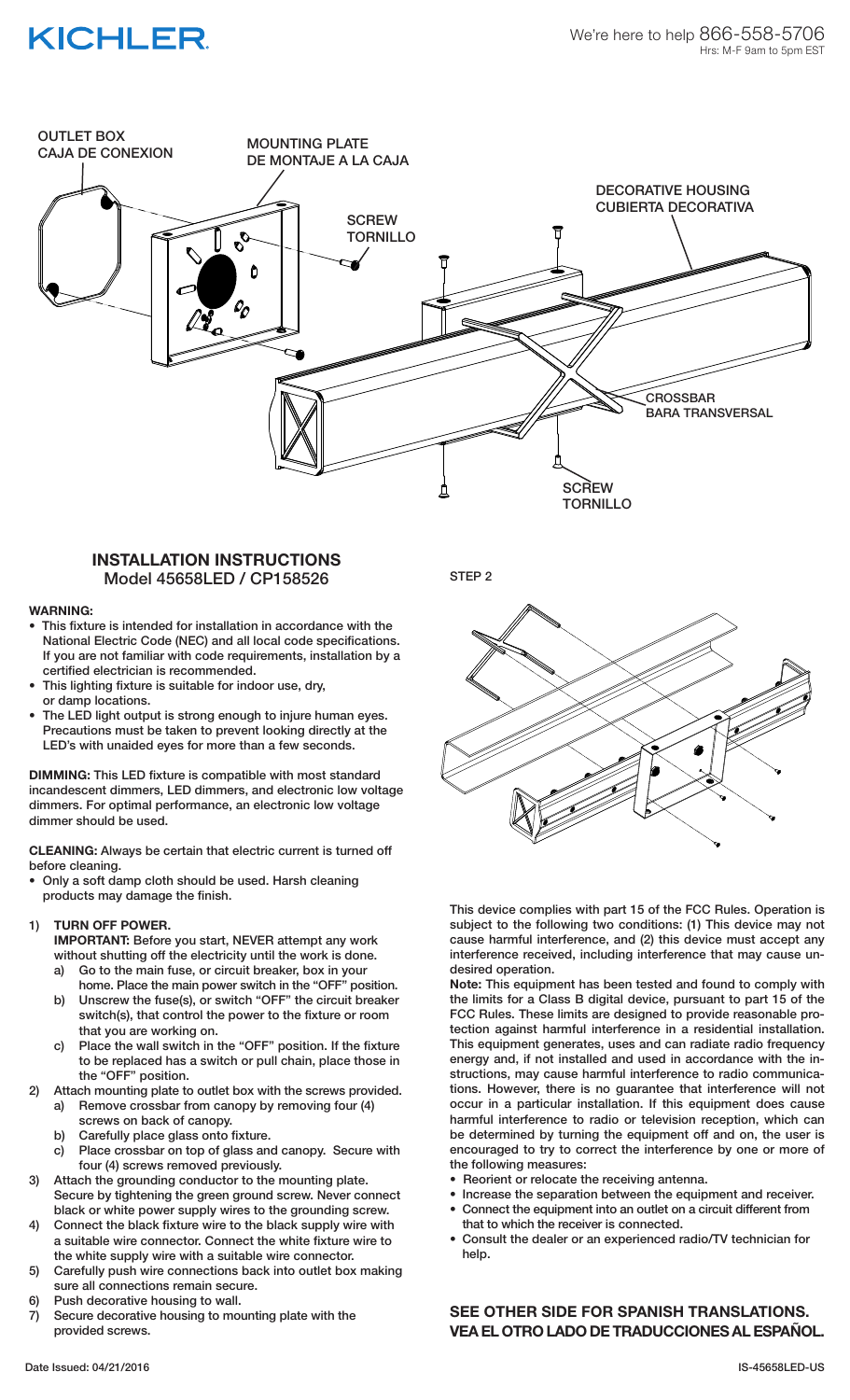# **KICHLER**



La luz LED que se obtiene es suficientemente fuerte como para dañar los ojos. Deben tomarse precauciones para prevenir mirar directamente la luz LED sin protección por más de unos cuantos segundos.

**REGULACIÓN DE INTENSIDAD DE LUZ:** Este artefacto LED es compatible con la mayoría de los reguladores de intensidad incandescentes estándares, los reguladores de intensidad LED, y los reguladores de intensidad de bajo voltaje electrónicos. Para un desempeño óptimo, debería usarse un regulador de intensidad de bajo voltaje electrónico.

**LIMPIEZA:** Asegúrese siempre de que la corriente eléctrica esté apagada antes de limpiar.

- Debe usarse solamente una tela húmeda y suave. Productos de limpieza abrasivos pueden dañar el acabado.
- 1) **APAGAR LA ALIMENTACIÓN DE ENERGÍA ELÉCTRICA IMPORTANTE:** Antes de comenzar, NUNCA trate de trabajar sin antes desconectar la corriente hasta que el trabajo se termine.
	- a) Vaya a la caja principal de fusibles o interruptor au tomático de su casa. Coloque el interruptor de la
	- corriente principal en posición de apagado "OFF".<br>b) Desenrosque el (los) fusible (s), o coloque el interro b) Desenrosque el (los) fusible (s), o coloque el interruptor o interruptores automáticos en posición de apagado "OFF", que controla (n) la corriente hacia el artefacto o habitación donde está trabajando.
- c) Coloque el interruptor de pared en posición de apagado "OFF". Si el artefacto que se va a reemplazar tiene un interruptor o cadena que se jala, colóquelos en la posición de apagado "OFF".
- 2) Fije la placa de montaje a la caja de salida con los tornillos suministrados.
	- a) Remueva el larguero del escudete sacando cuatro tornillos en la parte de atrás del escudete.
	- b) Coloque cuidadosamente el vidrio en el artefacto.
	- c) Coloque el larguero arriba del vidrio y del escudete.
- Asegure con los cuatro tornillos removidos previamente. 3) Sujete el conductor de tierra a la placa de montaje. Asegure
- apretando el tornillo de tierra verde. Nunca conecte los alambres de alimentación eléctrica negro o blanco al tornillo de tierra.
- 4) Conecte el alambre negro del artefacto al alambre negro de alimentación con un conector de alambre apropiado. Conecte el alambre blanco del artefacto al alambre blanco de alimentación con un conector de alambre apropiado.
- 5) Empuje cuidadosamente las conexiones de cable dentro de la caja de conexiones, asegurándose que todas las conexio
- nes permanecen seguras.<br>6) Empuie la cubierta ornamente Empuje la cubierta ornamental a la pared.
- 7) Fije la cubierta ornamental a la pared con de montaje a la caja suministrados.

Este artefacto cumple con la parte 15 de las Normas de la FCC. El funcionamiento está sujeto a las siguientes dos condiciones: (1) Este artefacto no puede causar interferencia perjudicial, y (2) este artefacto debe aceptar cualquier interferencia recibida, inclusive interferencia que puede causar una operación no deseada.

Nota: Este equipo ha sido probado y se comprobó que cumple con los límites para un artefacto digital Clase B, de conformidad con la parte 15 de las Normas de la FCC. Estos límites están diseñados para proporcionar una protección razonable contra interferencia perjudicial en una instalación residencial. Este equipo genera, usa y puede radiar energía de radio frecuencia y, si no se instala y usa de acuerdo con las instrucciones, puede causar interferencia perjudicial a las comunicaciones de radio. Sin embargo, no hay garantía que la interferencia no ocurrirá en una instalación en particular. Si este equipo sí causa interferencia perjudicial a la recepción de radio o televisión, que puede ser determinado encendiendo y apagando el equipo, se alienta al usuario a que trate de corregir la interferencia con una o más de las siguientes medidas:

- Reoriente o cambie de lugar la antena de recepción.
- Aumente la separación entre el equipo y el receptor.
- Conecte el equipo en un receptáculo en un circuito diferente de donde está conectado el receptor.
- Consulte al distribuidor o a un técnico de radio/TV experimentado para ayuda.

Date Issued: 04/21/16 **IS-45658LED-US VEA EL OTRO LADO DE TRADUCCIONES AL INGLÉS.** IS-45658LED-US **SEE OTHER SIDE FOR ENGLISH TRANSLATIONS.**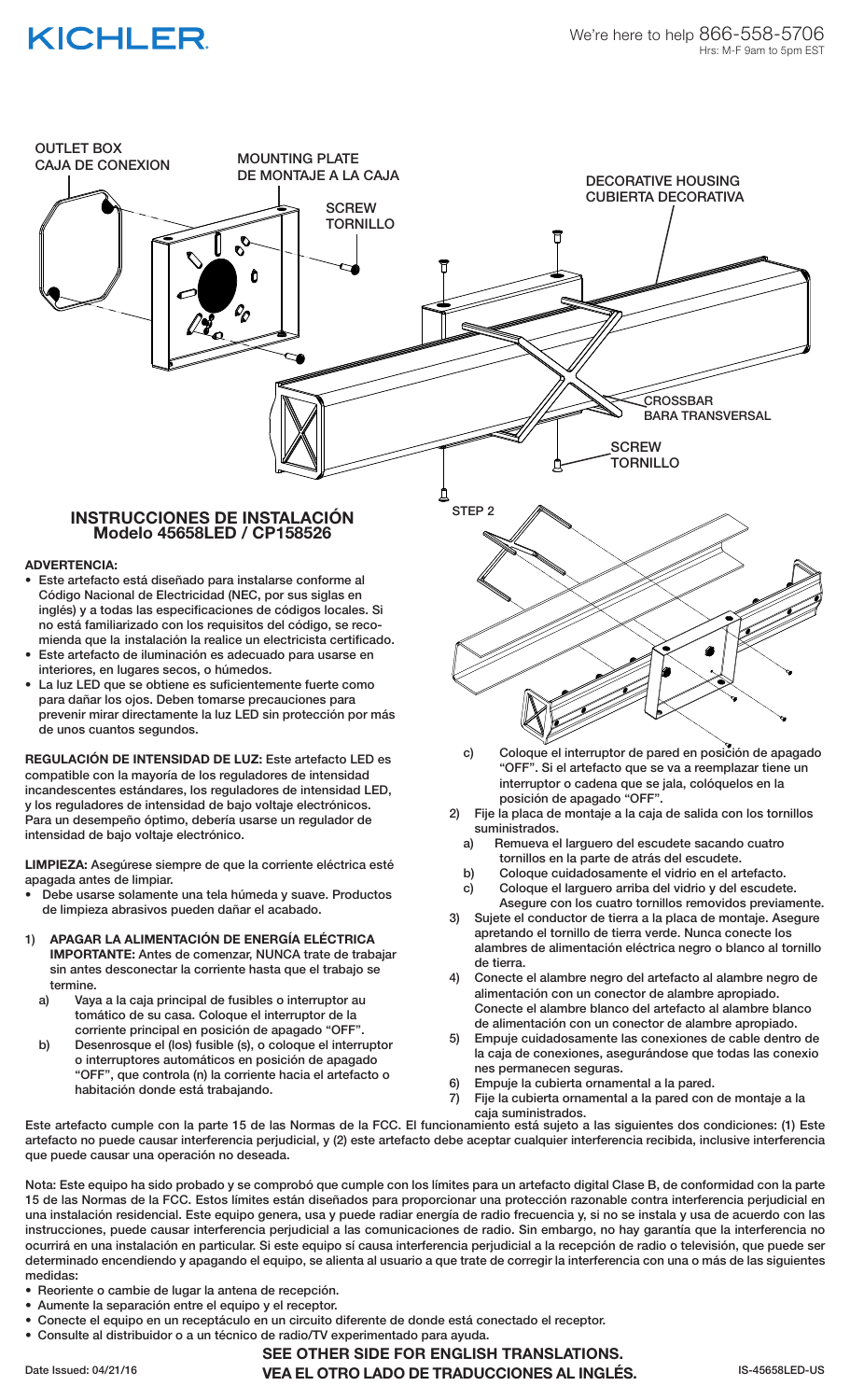# **KICHLER**



## **INSTALLATION INSTRUCTIONS** Model 45658LED / CP158526

#### **WARNING:**

- This fixture is intended for installation in accordance with the National Electric Code (NEC) and all local code specifications. If you are not familiar with code requirements, installation by a certified electrician is recommended.
- This lighting fixture is suitable for indoor use, dry, or damp locations.
- The LED light output is strong enough to injure human eyes. Precautions must be taken to prevent looking directly at the LED's with unaided eyes for more than a few seconds.

**DIMMING:** This LED fixture is compatible with most standard incandescent dimmers, LED dimmers, and electronic low voltage dimmers. For optimal performance, an electronic low voltage dimmer should be used.

**CLEANING:** Always be certain that electric current is turned off before cleaning.

• Only a soft damp cloth should be used. Harsh cleaning products may damage the finish.

#### 1) **TURN OFF POWER.**

 **IMPORTANT:** Before you start, NEVER attempt any work without shutting off the electricity until the work is done.

- a) Go to the main fuse, or circuit breaker, box in your home. Place the main power switch in the "OFF" position.
- b) Unscrew the fuse(s), or switch "OFF" the circuit breaker switch(s), that control the power to the fixture or room that you are working on.
- c) Place the wall switch in the "OFF" position. If the fixture to be replaced has a switch or pull chain, place those in the "OFF" position.

2) Attach mounting plate to outlet box with the screws provided.

- a) Retirer la barre transversale du couvercle en enlevant les quatre vis situées à l'arrière du couvercle.
- b) Placer soigneusement le verre dans le luminaire.
- c) Replacer la barre transversale au-dessus du verre et du couvercle. Fixer avec les quatre vis enlevées précédemment.
- 3) Attach the grounding conductor to the mounting plate. Secure by tightening the green ground screw. Never connect black or white power supply wires to the grounding screw.
- 4) Connect the black fixture wire to the black supply wire with a suitable wire connector. Connect the white fixture wire to the white supply wire with a suitable wire connector.
- 5) Carefully push wire connections back into outlet box making sure all connections remain secure.
- 6) Push decorative housing to wall.
- 7) Secure decorative housing to mounting plate with the provided screws.

STEP<sub>2</sub>



This device complies with part 15 of the FCC Rules. Operation is subject to the following two conditions: (1) This device may not cause harmful interference, and (2) this device must accept any interference received, including interference that may cause undesired operation.

**Note:** This equipment has been tested and found to comply with the limits for a Class B digital device, pursuant to part 15 of the FCC Rules. These limits are designed to provide reasonable protection against harmful interference in a residential installation. This equipment generates, uses and can radiate radio frequency energy and, if not installed and used in accordance with the instructions, may cause harmful interference to radio communications. However, there is no guarantee that interference will not occur in a particular installation. If this equipment does cause harmful interference to radio or television reception, which can be determined by turning the equipment off and on, the user is encouraged to try to correct the interference by one or more of the following measures:

- Reorient or relocate the receiving antenna.
- Increase the separation between the equipment and receiver. Connect the equipment into an outlet on a circuit different from
- that to which the receiver is connected.
- Consult the dealer or an experienced radio/TV technician for help.

### **SEE OTHER SIDE FOR CANADIAN FRENCH TRANS-LATIONS.**

**VOIR L'AUTRE CÔTÉ POUR LES CANADIENS TRA-DUCTIONS EN FRANÇAIS.**